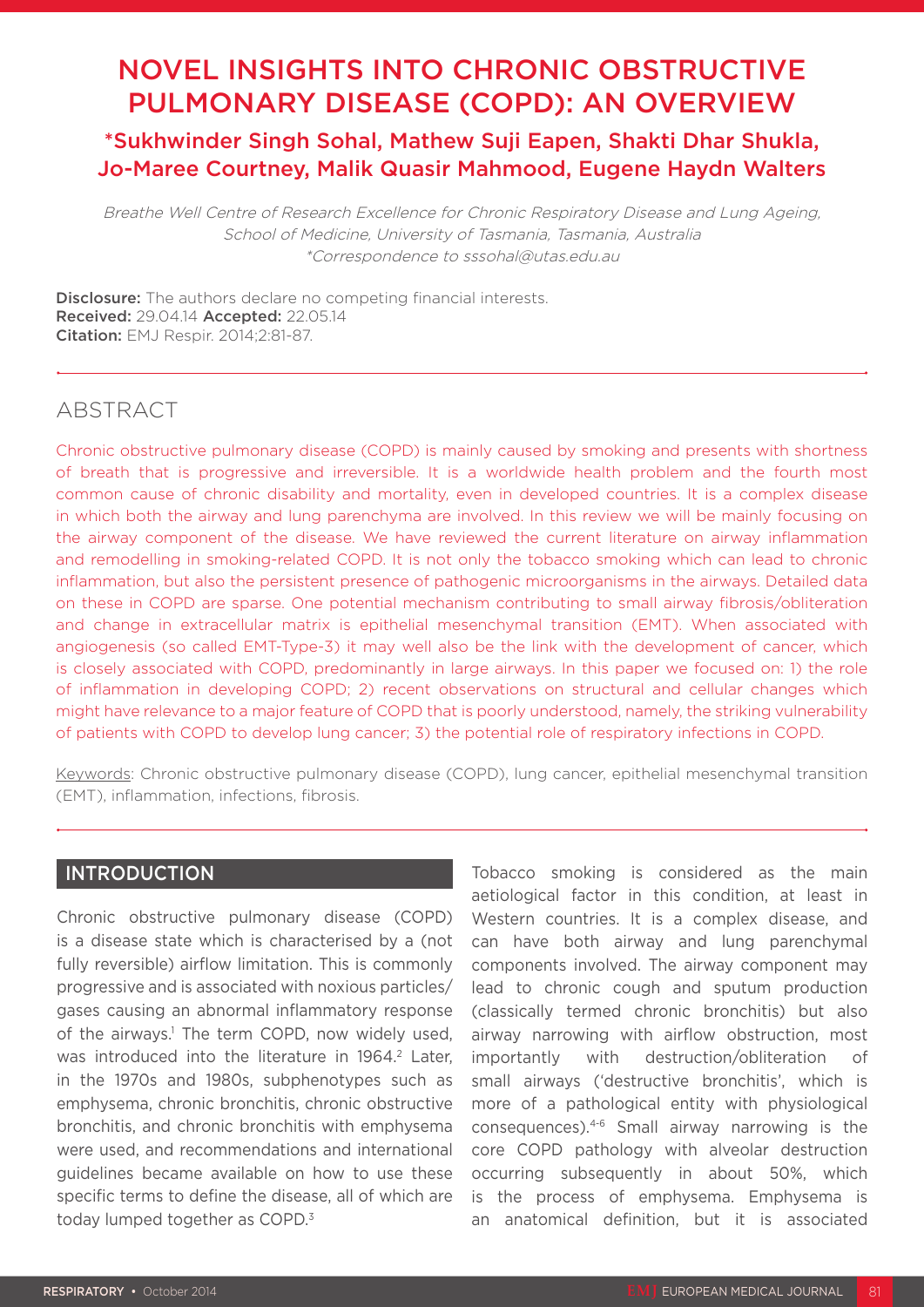with enhanced breathlessness in COPD, and physiologically gives rise to a reduced diffusing capacity (a lower oxygen absorbing capacity of the lung). It also adds to airflow obstruction by reducing the elastic recoil properties of the lung tissue, so that the driving pressure for the air to leave the alveoli is reduced.5-7

#### Inflammation

Over the past two decades the dogma that inflammation is the primary airway pathology in COPD has gained broad acceptance. Chronic inflammation in COPD has been mainly characterised as accumulation of neutrophils, macrophages, and CD8+ T cells. Inflammation is said to become worse with disease severity,<sup>8</sup> and in very advanced disease, lymphoid aggregates of B cells become evident in the small airway wall. COPD is a neutrophilic disease in the airway and lumen, with also a large increase in luminal macrophages. Neutrophils are also found in mucus glands in abundance but in airway epithelium and smooth muscle bundles.9 To our surprise, we found a decrease in the total number of cells in the lamina propria in current smokers, with and without COPD, compared to normal controls.10 There has been no previous differentiation between the hypercellularity around the reticular basement membrane (RBM)11,12 and the hypo-cellular in the underlying layer.<sup>10</sup> We are currently doing a comprehensive cellular analysis of lamina propria in COPD with recent data indicating low numbers of neutrophils in smokers with COPD.<sup>10</sup> Blood vessel density is also decreased in the lamina propria.<sup>13</sup> but we do not know if these two phenomena are related, i.e. fewer vessels meaning less cellular trafficking to lamina propria tissue.

Although there have been a number of studies reporting inflammation in COPD, it is still hard to draw any firm conclusions based on the current literature. Markers used in these studies are often controversial.14,15 The lamina propria in COPD is associated with decreased cellularity at least in mild-to-moderate disease, except in specific areas such as glands and airway lumen. We suggest that the role of inflammation in COPD needs more work, especially teasing out exactly which type of cells are going down, and if this is a feature of only mild-moderate disease or of severe disease as well.

### ROLE OF EPITHELIAL MESENCHYMAL TRANSITION (EMT) IN COPD

One of the features of chronic inflammatory airway diseases, including COPD, is airway remodelling.16 In COPD, remodelling may occur as a response to smoking-induced damage to the airways, but the details of structural changes and underlying mechanisms are poorly described and understood.<sup>17</sup> One potential mechanism contributing to small airway fibrosis and epithelial malignancy (predominantly in large airways) is the transition of airway epithelial cells to a mesenchymal phenotype with myofibroblast characteristics, which then migrate into the lamina propria; a process termed EMT.<sup>18</sup> Milara et al.<sup>19</sup> recently reported that EMT is an active process in small airways of COPD patients and potentially contributes to small airway fibrosis. Wang and colleagues<sup>20</sup> further elaborated this concept by demonstrating increased urokinasetype plasminogen activator receptor expression in the small airway epithelium of patients with COPD, participating in an active EMT process. In our group, description of central airway remodelling, we observed hyper vascularity in relation to the RBM, i.e. EMT-Type 3. It is of note that large airways are classically the site of most lung cancers, especially squamous cell type.<sup>21</sup> Approximately 70% of patients with lung cancer have pre-existing mild-to-moderate COPD,22,23 with COPD increasing cancer risk 6-fold, even allowing for the underlying smoking habit. We believe this link is under-appreciated and warrants further investigation.

Several pathways are proposed as a link between COPD and lung cancer.<sup>22,24</sup> Yang et al.<sup>25,26</sup> outlined pathways such as inflammation, tissue damage due to oxidative stress, altered DNA repair mechanism, and angiogenesis, as well as EMT being implicated in both COPD and lung cancer. EMT demonstrates many of these pathogenic processes suggested leading to lung cancer. Further, EMT caused both inhibition of growth arrest and apoptosis to increasing transitional cell survival. Such increased cell survival ultimately leads to tissue damaging pro-inflammatory cell necrosis, which itself can lead to an increased chance of malignant change.<sup>27-31</sup> Another important cancer modulator is the cancerassociated fibroblast (CAF), which plays a vital role in the development of solid cancer. Myofibroblasts or stromal cells derived from EMT, bone marrow derived blood fibrocytes, vessel endothelium derived stromal cells (Endo-EMT), or resident fibroblasts have all been proposed to be the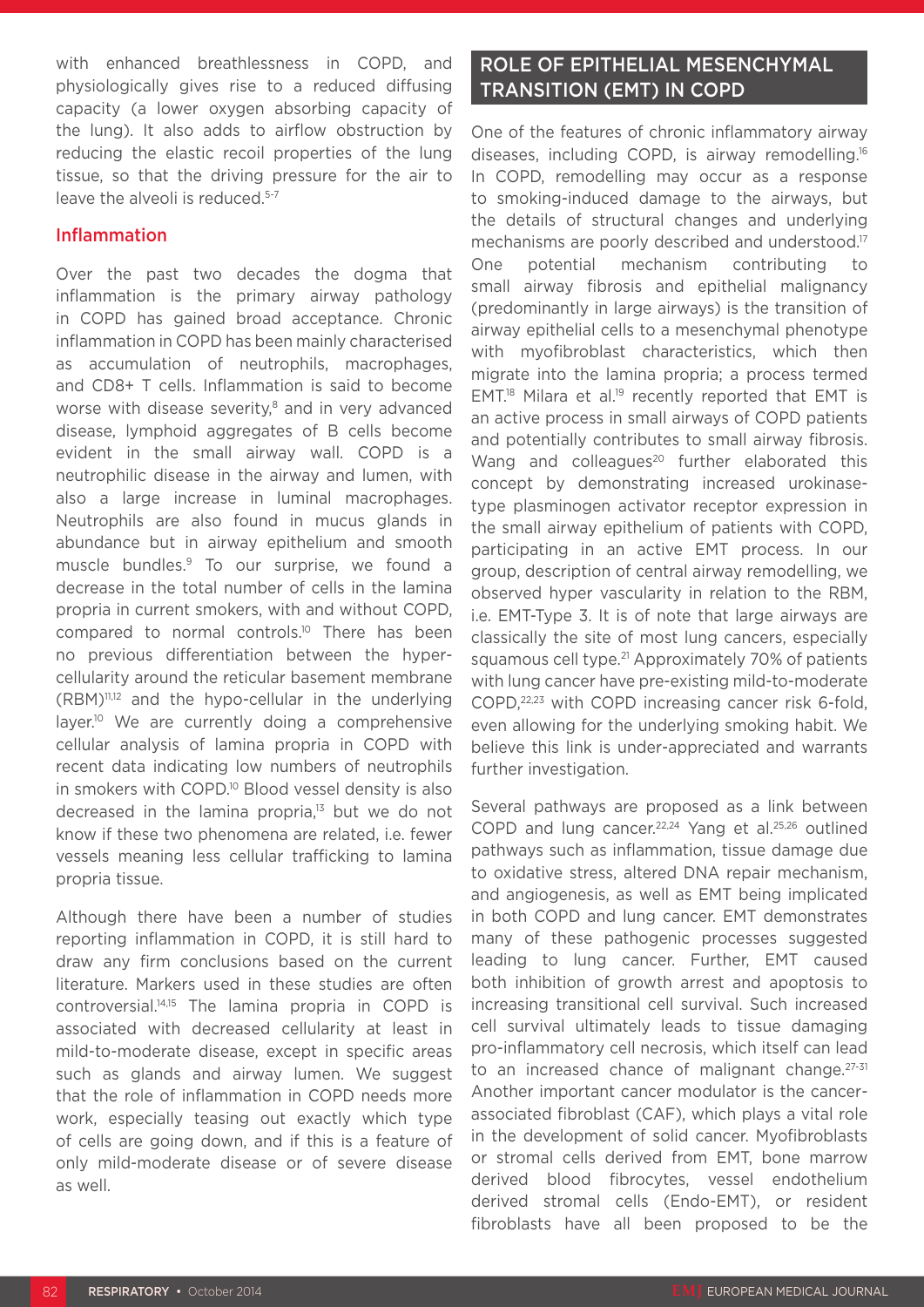source of aberrant CAFs. These activated cells in 'pro-tumour stroma' facilitate angiogenesis, tumour induction, growth, and progression.<sup>29,32</sup> As already inferred; angiogenesis can be an important aspect of both premalignant and malignant phases of cancer development and, as described above, in large airways in COPD, EMT is associated with local angiogenesis, RBM, and epithelial hyper vascularity (EMT-Type 3). Hiroshima et al.<sup>33</sup> demonstrated angiogenesis and penetration of capillary loops into bronchial epithelium of smokers, who proved to be at high risk of developing lung cancer.

Proangiogenic vascular endothelial growth factor has been shown to be hyper expressed in bronchial and alveolar epithelial cell, airway smooth muscle cells of COPD.34 RBM associated vessels were shown to be hyper permeable (positive for albumin), while those in the lamina propria were not.<sup>35</sup> This protein-rich tissue micro with fibrinogen extravasation may be stimulatory to angiogenesis.<sup>36</sup> A subsequent study found enhanced staining for transforming growth factor-beta-1 in RBM vessels in smoker COPD subjects, implicating it in this angiogenesis. $35$  It is thought that endocan upregulation in blood vessel endothelium provides an immune defense for developing epithelial tumours by inhibiting accumulation and local activity of natural killer cells, which would otherwise keep check on tumour cell proliferation.<sup>32,37</sup>

### THE EXTRACELLULAR MATRIX (ECM) IN COPD

Ultimately, the airflow limitation in COPD is the result of airway wall tissue remodelling and scarring, i.e. reorganisation of the ECM. These changes in the ECM have profound effects, the most important being gradual obliteration of the small airway. The cell type that is involved in ECM production is the myofibroblast. Studies in COPD based on this protein marker for myofibroblasts (alpha-smooth muscle actin [αSMA]) using human bronchi and bronchiolar tissue have been variable. Lofdahl et al.,<sup>38</sup> in their histological staining of large and small airway tissue from operative resection, showed an increased expression in  $\alpha$ SMA positive cells in the lamina propria of the large airway in COPD patients when compared to non-smoker controls, although similar differences in the expression level were not observed in the small airway. In contrast, findings from *in vitro* studies with fibroblasts isolated from the distil end of the airway from COPD patients showed increased contractile properties associated with increased myofibroblasts.<sup>39</sup> These findings suggest myofibroblasts may be important in both the small and the large airways but the situation needs to be classified.

Myofibroblasts are known to secrete a large array of ECM proteins including fibrous proteins (collagens and elastin) and glycoproteins (fibronectin, tenascin C [TN-C], and proteoglycans). Fibrillar collagens Type 1, 2, 3, 5, and 11 are the most abundant matrix proteins and constitute approximately 15-20% of the dry weight of the tissue.40 In patients with COPD, variability in collagen subtype deposition in both the large and small airways has been related to disease stage. In large airway biopsies, Harju et al.<sup>41</sup> observed an increase in expression of both collagens 1 and 3 in Stage 1 and 2 COPD in the lamina propria region, while Stage 4 COPD patients showed a decrease in expression of collagen 1 and an increase only in expression of collagen 3 when compared to normal smokers and non-smoker controls. Small airway tissues showed an overall increase in both collagen sub-types in the early stages (1 and 2), which subsequently decline in Stage 4. In contrast again, Annoni et al.<sup>42</sup> showed a decrease in collagen Type 1 and no change in Types 3 and 4 in mild-to-moderate COPD patients over that of non-smokers in resected tissue, in both large and small airways.

Recent evidence has shown that ECM glycoproteins, such as TN-C and fibronectin, have an essential role in tissue remodelling in COPD. Karvonen et al.43 showed an increased expression of TN-C in mild-to-moderate COPD patients and increased correlation with myofibroblasts in the lamina propria area of the large airway biopsies. Similar changes were reported by Annoni et al.<sup>42</sup> For fibronectin, however, neither groups found any change in expression in COPD patients. Similarly, *in vitro* studies for evaluation of secretory fibronectin from fibroblasts isolated from non-smokers and COPD patients also showed no differences.<sup>44</sup> The findings are surprising as both glycoproteins are known to be secreted by myofibroblast, and the apparent differential expression level could be due to spatial and temporal changes that occur in the ECM under disease conditions.

Proteoglycans consist of a protein core covalently attached to one or more glycosaminoglycan (GAG) chain(s) and have an essential role in maintaining tissue homeostasis. Proteoglycans are further subdivided into three subtypes: basement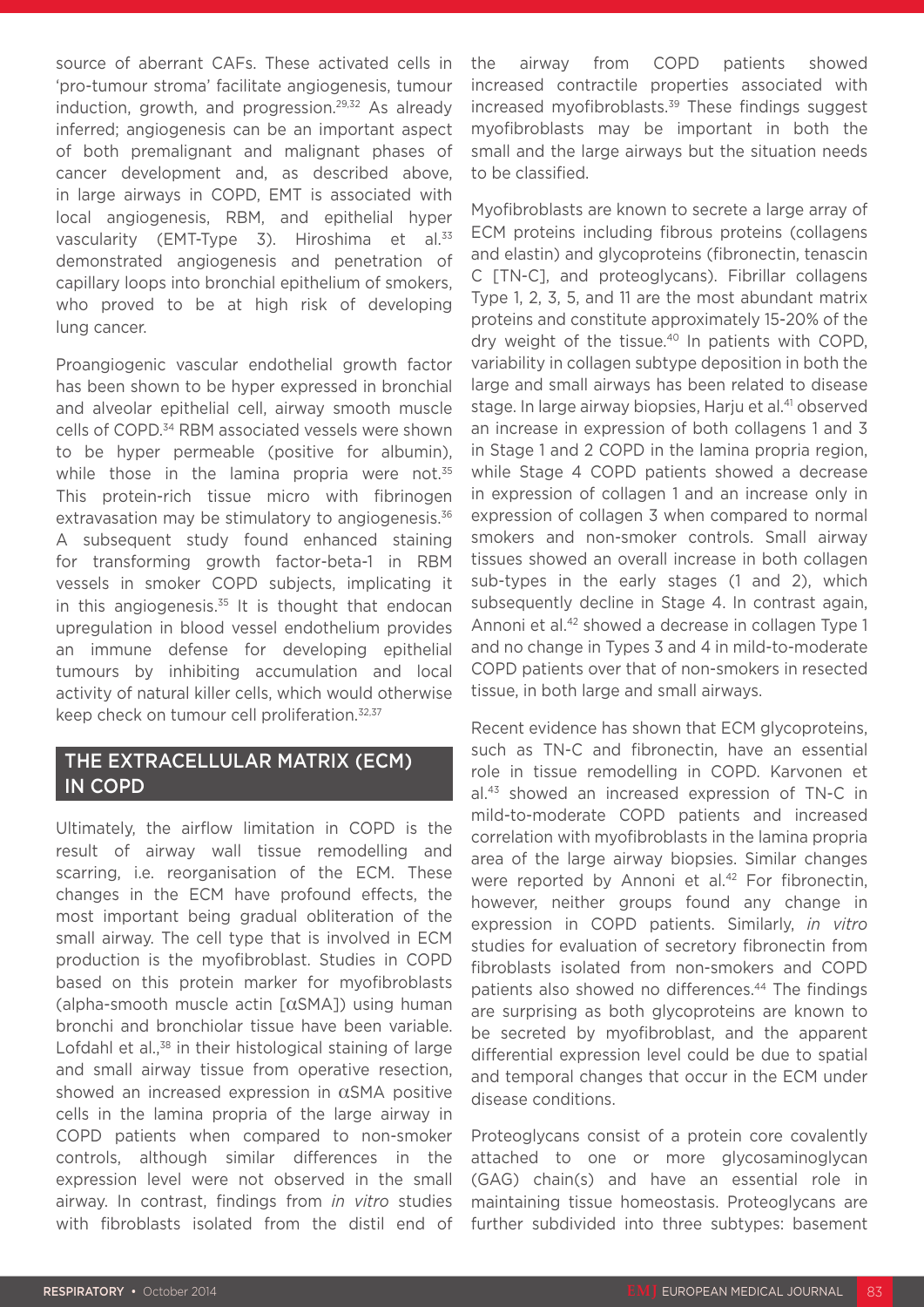membrane proteoglycans (e.g. perlecan), small leucine-rich proteoglycans (e.g. decorin, biglycan, lumican), and hyalectans (versican, aggrecan).<sup>45</sup> Annoni et al.<sup>42</sup> recently observed no changes in versican, decorin, biglycan, or lumican expression in resected large or small airways or in lung parenchyma among COPD patients in comparison to non-obstructive smoker and non-smoker controls. In contrast, van Straaten et al.46 had earlier observed a decreased expression of decorin and biglycan in the peribronchiolar area of the emphysematous lung tissues of COPD patients, and associated it to decreased elastic recoil and increase in bronchiolar obstruction. Further, Hallgren et al.47 described that distal airway fibroblasts from COPD patients showed enhanced production of versican, which correlated with decreased elastic recoil emphysema. Lower perlecan production was observed from centrally derived cells in COPD.

Although there are substantial reports on ECM changes in other lung diseases such as interstitial lung disease (including idiopathic pulmonary fibrosis) and asthma, investigations into changes in the ECM in COPD patients are limited. The lack of differential markers to distinguish myofibroblasts from other fibroblasts and mesenchymal stromal cells has been an impediment to this research. New markers such as CD44 and CD90 (Thy1) have emerged as plausible specific tools that could improve sensitivity.<sup>43,48</sup> There is also great interest over recent results in the roles played by other mesenchymal cells, such as pericytes and endothelial cells, and their potential transition to myofibroblasts, and also the role of macrophage subtypes in maintaining and/or disrupting the ECM homeostasis in airway and lung tissue of COPD patients.

#### CHRONIC AIRWAY INFECTIONS IN COPD

Airway infection is not a primary driver of COPD, as tobacco smoking is, but it seems undeniable that chronic airway infection with either bacteria or viruses, or both, is important in the progression of disease. Lungs are 'sterile' based on traditional microbiological techniques, while potentially pathogenic microorganisms are present in lower airway secretions in 29-45% of COPD patients (sputum and bronchoalveolar lavage). The most common 'colonisers' in the stable state of COPD are *Haemophilus influenzae, Streptococcus pneumoniae,* and *Moraxella catarrhalis.*49-53 Chronic airway 'colonisation' by respiratory viruses in COPD is controversial.<sup>54</sup> However, low-grade respiratory syncytial virus (RSV) infection in 30% of sputum samples in stable patients has been detected. Moreover, latent adenoviral infection has been proposed, and detection rates (approximately 6%) were similar in both stable COPD and exacerbations. Adding to this, lung tissue from COPD patients was found to carry more group C adenoviral DNA compared to non-obstructed smokers.<sup>55</sup> Recent applications of highly sensitive molecular techniques (e.g. reverse transcription polymerase chain reactions) have perspective on whether normal respiratory tracts are really sterile, with traditionally 'non-culturable' bacterial communities found in the human lung. The microbiome may alter in COPD but data are highly inconsistent across the various studies published so far.<sup>56-59</sup> It seems likely that in COPD there is decreased bacterial diversity as disease severity increases.58,60 The main change seems to be an increase in *Haemophilus*, which is much the same conclusion for traditional culture methods.

COPD patients are prone to exacerbations, which are characterised by worsening dyspnoea, cough, and sputum (increased purulence) production, requiring antibiotic treatment.<sup>61</sup> Traditional microbial culture techniques have demonstrated that approximately 50% of COPD exacerbations are associated with increased bacterial loads, mainly *S. pneumoniae, H. influenzae*, and *M. catarrhalis*. 62 *Pseudomonas aeruginosa* becomes prevalent only in advanced disease.<sup>63</sup> In addition, exacerbations may very well be elicited by acquisition of a new bacterial species or by the acquisition of a different bacterial strain of an established bacterial species.<sup>64</sup> The pathogen-directed host innateimmunity is really the effector of acute exacerbations of COPD, leading to further lung injury and progression of airflow obstruction.<sup>65</sup> Novel diagnostic techniques based on the viral genome have highlighted that viruses likely initiate 22-64% of COPD exacerbations.<sup>66</sup> Of particular interest is rhinovirus, which makes up to 50% of the total viral genome isolated, followed by influenza, parainfluenza, RSV, and adenovirus.<sup>67</sup> In addition, up to 25% of exacerbations occur when patients encounter a co-infection involving both bacteria and viruses, and are thus associated with more severe disease.<sup>68</sup> It would seem that the initial respiratory viral infection alters the host immunity by significantly increasing the levels of inflammatory cytokines and also enhancing bacterial adherence/ proliferation.50,62 Thus, bacterial-viral interactions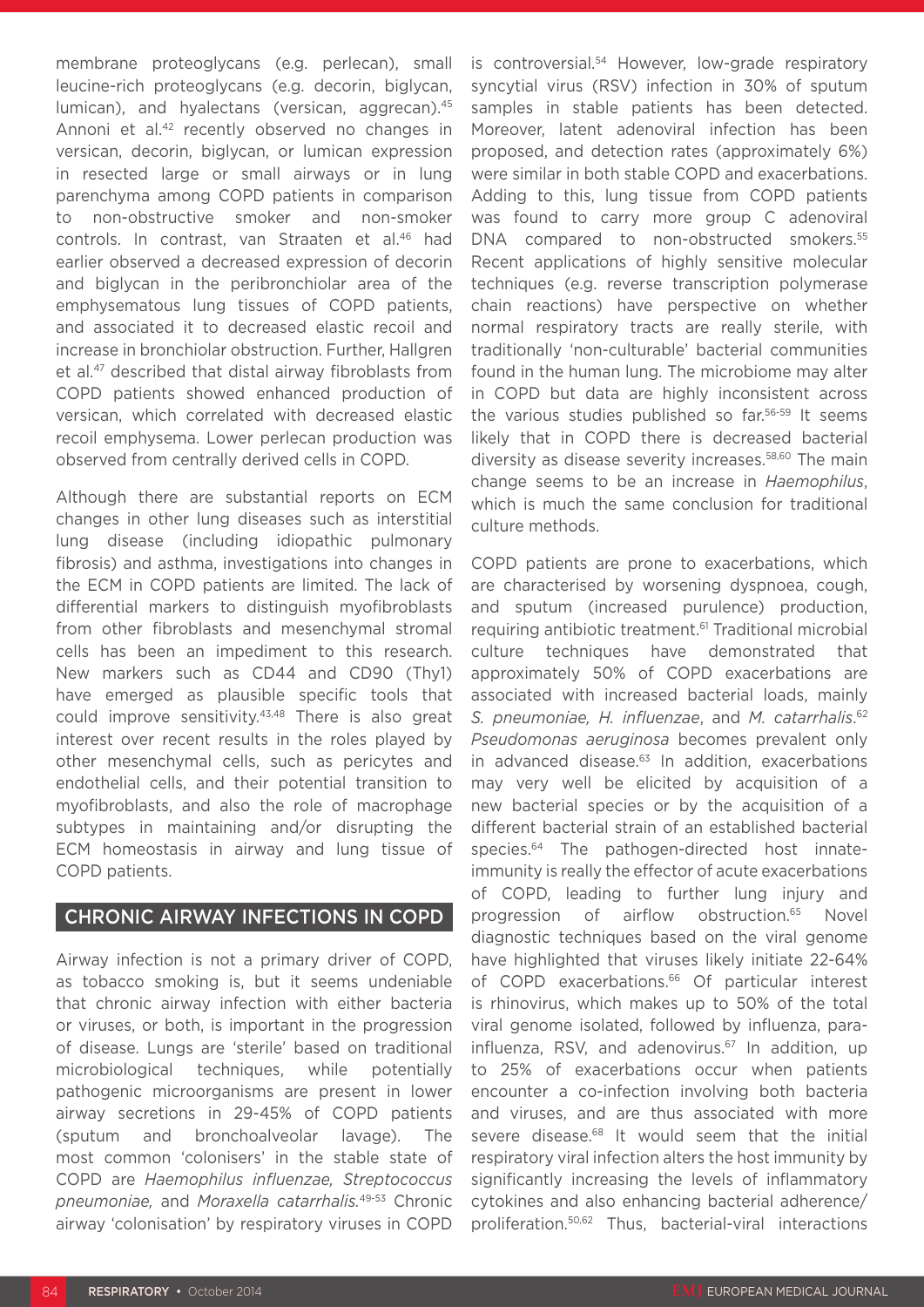are associated with increased airway inflammation, bacterial load and symptoms, and comparatively more reduced lung function.<sup>69</sup>

Apart from bacterial and viral infections in COPD, there has also been a focus on the possible presence of atypical bacteria including *Mycoplasma pneumoniae*, *Chlamydia pneumonia*, and *Legionella pneumophila*. 70-73 Although convincing evidence is sparse, chronic colonisation with *C. pneumoniae* may be associated with more frequent exacerbations as well as amplified inflammatory responses in the airways of COPD patients, especially ciliostasis that promotes infection with other respiratory infections.71

### ADHESION MECHANISM: A NOVEL RESEARCH AREA

An important question to address is why only a limited number of pathogens (mostly only three bacteria) actually gain access to the airways. Epithelial adhesion is a prerequisite for colonisation of mucous membranes, and one possible mechanism employed by 'the' major respiratory pathogens, *H. influenzae* and *S. pneumonia*, is adaptively enhanced airway epithelial adherence by physico-chemical interaction of phosphorylcholine on the bacterial cell wall surface with platelet activating factor receptors (PAFr) on the airway epithelial cells.74

Another major 'receptor' for pathogens is intercellular adhesion molecule-1, which is one of the important receptors for attachment and invasion of lung epithelia in >90% of Rhinovirus serotypes.<sup>75,76</sup> Some reports also suggest relevance for another receptor family, namely Toll-like receptors (TLRs), largely found on innate immune cells and structural cells. In this case, reduced TLR expression in COPD on airway inflammatory cells can lead to constrained and inadequate pathogen identification and clearance, facilitating bacterial colonisation, viral invasion, and an increased risk of exacerbations.<sup>77</sup> Several less investigated pathogen-sensing receptors include RIG-I-(retinoic acid-inducible gene 1)-like receptors (RLRs) and NOD (nucleotidebinding oligomerisation domain)-like receptors (NLRs).78 RLRs are believed to be anti-viral, whereas

NLRs are known to interact with bacteria. It may be that upregulation of such cell surface adhesion molecules and/or downregulation of innate immune pathogen-sensor receptors is key to pathogenesis of chronic colonisation and/or acute and chronic infection by 'pathogens' in COPD. This is a relatively new area of research in airway microbiology of COPD, but we have shown that PAFr is upregulated by cigarette smoke acting on epithelial cells, and expression of PAFr is especially marked in COPD.<sup>74,79</sup>

#### CONCLUSIONS

COPD is a disease of enormous international importance. Unfortunately, the international research effort into COPD has been disproportionately weak compared to its social importance, and is the least researched of all common chronic conditions. Tobacco smoking is the major aetiological factor for COPD in developed countries, but the clinical outcomes are poorly understood. To some extent, inflammation has been broadly studied in COPD but there are studies reporting contradictory results, which warrant further studies. The prime pathology associated with COPD involves destructive airway remodelling including obliteration of small airways. These individuals are also especially at risk of lung cancer, with approximately 70% of lung cancer occurring in this group. We believe that recent work on EMT in COPD may lead to a radical rethink of the airway pathology of COPD and its linkage to physiological dysfunction, destructive airway remodelling including obliteration of small airways, and also to lung cancer development; teasing out these mechanisms may have therapeutic implications. This will also lead to better understanding of the ECM changes in the airway wall. Current evidence suggests the role of chronic infection in the pathogenesis of COPD (both stable and exacerbations) in a considerable subset of patients but the underlying mechanisms, which increase the susceptibility to infections, are far from clear. As this research field advances in the future, we anticipate a better understanding of respiratory host-pathogen relationship; understanding of its detailed pathogenesis is needed to design better translational treatments and management strategies.

#### REFERENCES

2. Mitchell RS, Filley GF. Chronic obstructive bronchopulmonary disease. I. Clinical features. Am Rev Respir Dis.

#### 1964;89:360-71.

3. Larsson K. Aspects on pathophysiological mechanisms in COPD.

<sup>1.</sup> Barnes PJ. New concepts in chronic obstructive pulmonary disease. Annu Rev Med. 2003;54:113-29.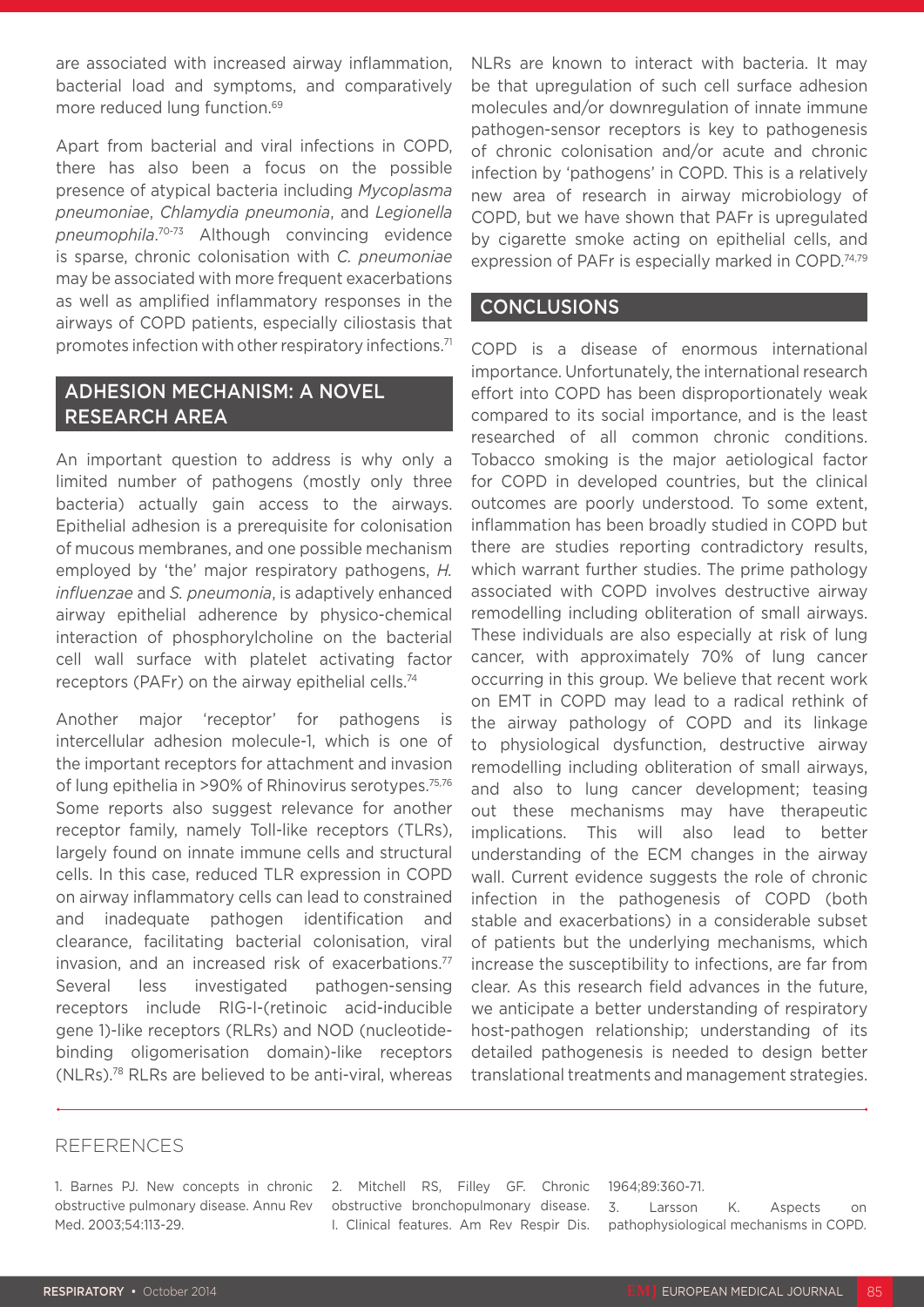J Intern Med. 2007;262(3):311-40.

4. Viegi G et al. Definition, epidemiology and natural history of COPD. Eur Respir J. 2007;30(5):993-1013.

5. Mannino DM. Chronic obstructive pulmonary disease: definition and epidemiology. Respir Care. 2003;48(12):1185-91.

6. Mannino DM. Defining chronic obstructive pulmonary disease... and the elephant in the room. Eur Respir J. 2007;30(2):189-90.

7. Matheson MC et al. Associations between reduced diffusing capacity and airflow obstruction in community-based subjects. Respir Med. 2007;101(8):1730-7.

8. Sutherland ER, Martin RJ. Airway inflammation in chronic obstructive pulmonary disease: comparisons with asthma. J Allergy Clin Immunol. 2003;112(5):819-27; quiz 28.

9. Chung KF, Adcock IM. Multifaceted mechanisms in COPD: inflammation, immunity, and tissue repair and destruction. Eur Respir J. 2008;31(6): 1334-56.

10. Sohal SS et al. Neutrophil numbers are decreased in bronchial biopsies from patients with COPD. Eur Respir J. 2013;42(57):104s.

11. Sohal SS et al. Evaluation of epithelial mesenchymal transition in patients with chronic obstructive pulmonary. 2011;12:130.

12. Sohal SS et al. Reticular basement membrane fragmentation and potential epithelial mesenchymal transition is exaggerated in the airways of smokers with chronic obstructive pulmonary disease. Respirology. 2010;15(6):930-8.

13. Soltani A et al. Basement membrane and vascular remodelling in smokers and chronic obstructive pulmonary disease: a cross-sectional study. Respir Res. 2010;11:105.

14. Beranek JT. CD68 is not a macrophagespecific antigen. Ann Rheum Dis. 2005;64(2):342-3.

15. Inoue T et al. Antibodies against macrophages that overlap in specificity with fibroblasts. Kidney Int. 2005;67(6):2488-93.

16. Barnes PJ et al. Chronic obstructive pulmonary disease: molecular and cellular mechanisms. Eur Respir J. 2003;22(4):672-88.

17. Sohal SS, Walters EH. Role of epithelial mesenchymal transition (EMT) in chronic obstructive pulmonary disease (COPD). Respir Res. 2013;14:120.

18. Sohal SS, Walters EH. Epithelial mesenchymal transition (EMT) in small airways of COPD patients. Thorax. 2013;68(8):783-4.

19. Milara J et al. Epithelial to mesenchymal transition is increased in patients with COPD and induced by cigarette smoke. Thorax. 2013;68(5):410-20.

20. Wang Q et al. The role of uPAR in epithelial-mesenchymal transition in small airway epithelium of patients with chronic obstructive pulmonary disease. Respir Res. 2013;14:67.

21. Wistuba II et al. Sequential molecular abnormalities are involved in the multistage development of squamous cell lung carcinoma. Oncogene. 1999;18(3):643-50.

22. Barnes PJ, Adcock IM. Chronic obstructive pulmonary disease and lung cancer: a lethal association. Am J Respir Crit Care Med. 2011;184(8):866-7.

23. Parimon T et al. Inhaled corticosteroids and risk of lung cancer among patients with chronic obstructive pulmonary disease. Am Journal Respir Crit Care Medicine. 2007;175(7):712-9.

24. Yang L et al. Effects of a functional variant c.353T>C in snai1 on risk of two contextual diseases. Chronic obstructive pulmonary disease and lung cancer. Am J Respiratory Crit Care Med. 2014;189(2):139-48.

25. Yang IA et al. Common pathogenic mechanisms and pathways in the development of COPD and lung cancer. Expert Opin Ther Targets. 2011;15(4): 439-56.

26. Yao H, Rahman I. Current concepts on the role of inflammation in COPD and lung cancer. Curr Opin Pharmacol. 2009;9(4):375-83.

27. Gal A et al. Sustained TGF beta exposure suppresses Smad and non-Smad signalling in mammary epithelial cells, leading to EMT and inhibition of growth arrest and apoptosis. Oncogene. 2007;27(9):1218-30.

28. Pozharskaya V et al. Twist: a regulator of epithelial-mesenchymal transition in lung fibrosis. PLoS One. 2009;4(10):e7559.

29. Kalluri R, Zeisberg M. Fibroblasts in cancer. Nat Rev Cancer. 2006;6(5): 392-401.

30. Walser T et al. Smoking and lung cancer: the role of inflammation. Proc Am Thorac Soc. 2008;5(8):811-5.

31. Iwatsuki M et al. Epithelialmesenchymal transition in cancer development and its clinical significance. Cancer Sci. 2010;101(2):293-9.

32. Sarrazin S et al. Endocan as a biomarker of endothelial dysfunction in cancer. J Cancer Sci Ther. 2010;2(6): 47-52.

33. Hiroshima K et al. Evidence of neoangiogenesis and an increase in the number of proliferating cells within the bronchial epithelium of smokers. Cancer. 2002;95(7):1539-45.

34. Kranenburg AR et al. Enhanced bronchial expression of vascular

endothelial growth factor and receptors (Flk-1 and Flt-1) in patients with chronic obstructive pulmonary disease. Thorax. 2005;60(2):106-13.

35. Soltani A et al. Vessel-associated transforming growth factor-beta1 (TGFbeta1) is increased in the bronchial reticular basement membrane in COPD and normal smokers. PLoS One. 2012;7(6):e39736.

Nagy JA et al. Vascular hyperpermeability, angiogenesis, and stroma generation. Cold Spring Harb Perspect Med. 2012;2(2):a006544.

37. Grigoriu BD et al. Endocan expression and relationship with survival in human non-small cell lung cancer. Clin Cancer Res. 2006;12(15):4575-82.

38. Lofdahl M et al. Tenascin-C and alphasmooth muscle actin positive cells are increased in the large airways in patients with COPD. Respir Res. 2011;12:48.

39. Hallgren O et al. Enhanced ROCK1 dependent contractility in fibroblast from chronic obstructive pulmonary disease patients. J Transl Med. 2012;10:171.

40. Pierce JA, Hocott JB. Studies on the collagen and elastin content of the human lung. J Clin Invest. 1960;39:8-14.

41. Harju T et al. Variability in the precursor proteins of collagen I and III in different stages of COPD. Respir Res. 2010;11:165.

42. Annoni R et al. Extracellular matrix composition in COPD. Eur Respir J. 2012;40(6):1362-73.

43. Karvonen HM et al. Myofibroblast expression in airways and alveoli is affected by smoking and COPD. Respir Res. 2013;14:84.

44. Togo S et al. Lung fibroblast repair functions in patients with chronic obstructive pulmonary disease are altered by multiple mechanisms. Am J Respir Critical Care Med. 2008;178(3):248-60.

45. Iozzo RV. Matrix proteoglycans: from molecular design to cellular function. Annu Rev Biochem. 1998;67:609-52.

46. van Straaten JF et al. Proteoglycan changes in the extracellular matrix of lung tissue from patients with pulmonary emphysema. Mod Pathol. 1999;12(7): 697-705.

47. Hallgren O et al. Altered fibroblast proteoglycan production in COPD. Respir Res. 2010;11:55.

48. Hagood JS et al. Loss of fibroblast Thy-1 expression correlates with lung fibrogenesis. Am J Pathol. 2005;167(2):365-79.

49. Weinreich UM, Korsgaard J. Bacterial colonisation of lower airways in health and chronic lung disease. Clin Respir J. 2008;2(2):116-22.

50. Soler N et al. Bronchial microbial patterns in severe exacerbations of chronic obstructive pulmonary disease